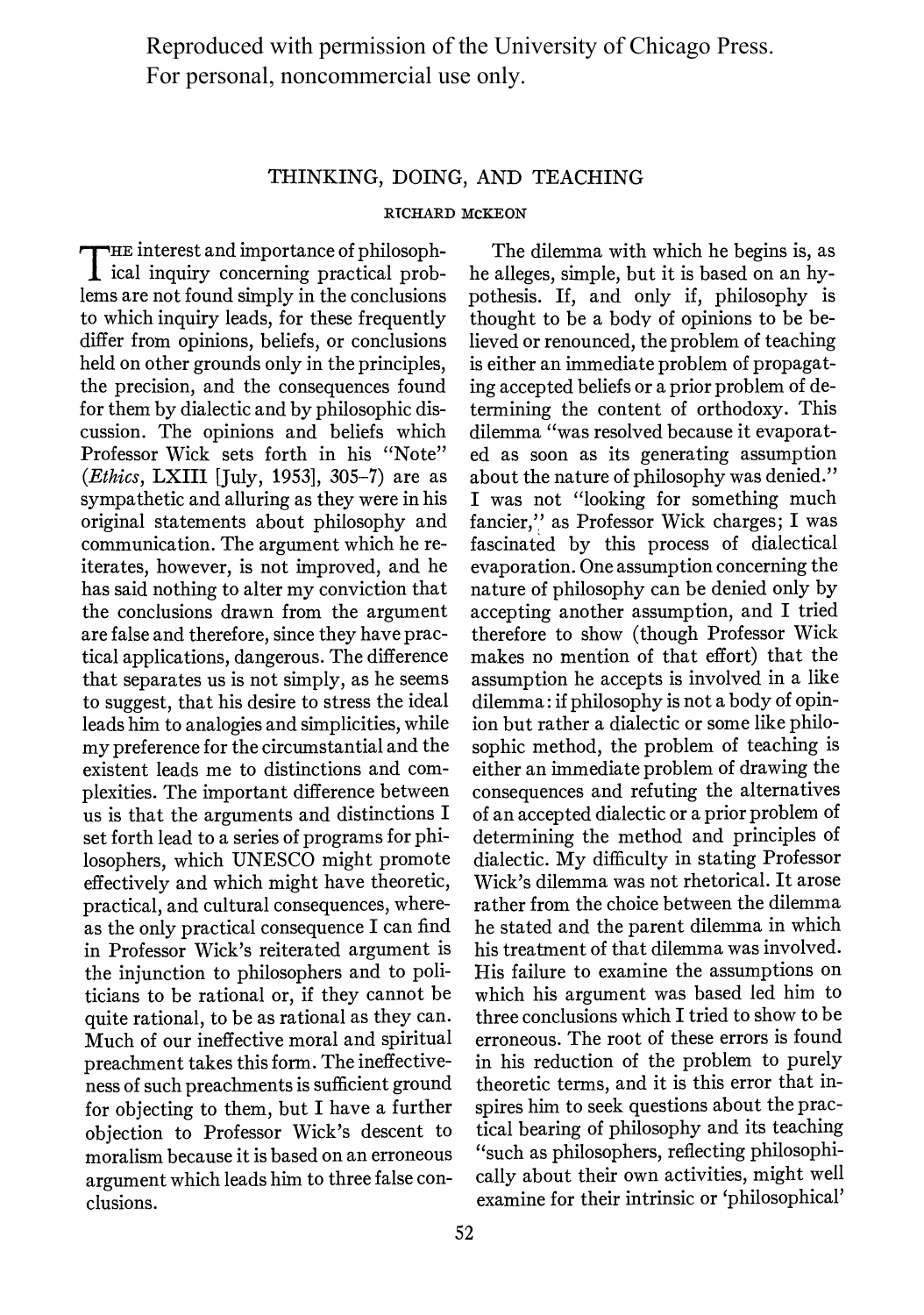**interest as well as for their practical relevance to this survey." This is an enterprise based on an erroneous assumption concerning the relation of philosophical "activities" and practical problems which permits Professor Wick to rest comfortably in his conviction that something practical does come from those reflections. It is important to separate the errors of these conclusions from incidental statements and beliefs, employed to adorn the arguments, concerning which we are in agreement.** 

**I argue that it is an error to conclude that philosophy and philosophizing will be improved if all philosophers resolve to be more rational and to examine more assiduously the intellectual activities in which they are engaged and the principles to which they are committed. This error is apparent, since all philosophers are convinced that they are as rational as it is possible or proper for them to be, and they are all able to expose the inadequacies of the principles and methods of other philosophers. Any proposed means to accomplish such improvements in philosophizing-such as the use of a Platonic dialectic or a return to the Kantian concern with philosophizing rather than philosophy -is only one among contending proposals, and when it is employed it results in many orthodoxies. A second error follows from this first, the error of concluding that the community of men-in states or in societies or, in general, in associations based on common**  interest—may, since it is based on reason, **benefit by the example of the community resulting from philosophic reasoning. It is an error precisely because the agreements of philosophers transform their principles into common beliefs and their associations into schools, while states based on a philosophy transform that philosophy into a party line, and the arguments by which adherence is secured into force. Kant (from whom Professor Wick derives encouragement in his argument) recognizes the true relation between practical reason and philosophy when he remarks that ordinary reason in its practical concern has as much hope as any philosopher of hitting the mark, for the solution** 

**of practical problems does not depend on transforming them into problems which philosophers alone, or peculiarly, can solve. The third error, which completes the trio that results from the reduction of thinking and doing to communication, is the error of concluding that the communication by which mutual confidence can be established on mutual understanding is analogous to, or dependent on, the communication established by rational or scientific proof. It is an error precisely because common values have diversified expressions, and common expressions of value have diversified interpretations. The recognition and the effectiveness of the community of values which unite the peoples of the world do not depend either on a common expression of those values or on a common interpretation of any of the forms of their expression.** 

**Even if it is true, as Professor Wick argues, that the philosophic,the political, and the cultural uses of reason are in some theoretic sense identical "because in the ideal but impractical case they would be the same," this Platonic coincidence is saved from the consequences of the three errors only if consideration of the ideal case is supplemented by consideration of second best and actual cases. To distinguish the three uses of reason is, therefore, more than a practical counterpoise to the simplifications which result from recognizing their theoretic unity; it is a necessary preliminary to planning practical programs in which knowledge, community, and communication are brought into conjunction, for the function of philosophy is not discovered by meditating on what philosophers do when they philosophize but by examining the circumstances which are the subject matter as well as the condition of these applications of philosophy. The conditions of our times give new significance to the applications of philosophy, and the possible practical applications of philosophy make it plausible that UNESCO might assist philosophers and make a contribution to philosophy and the teaching of philosophy.** 

**The conditions of our times bring into**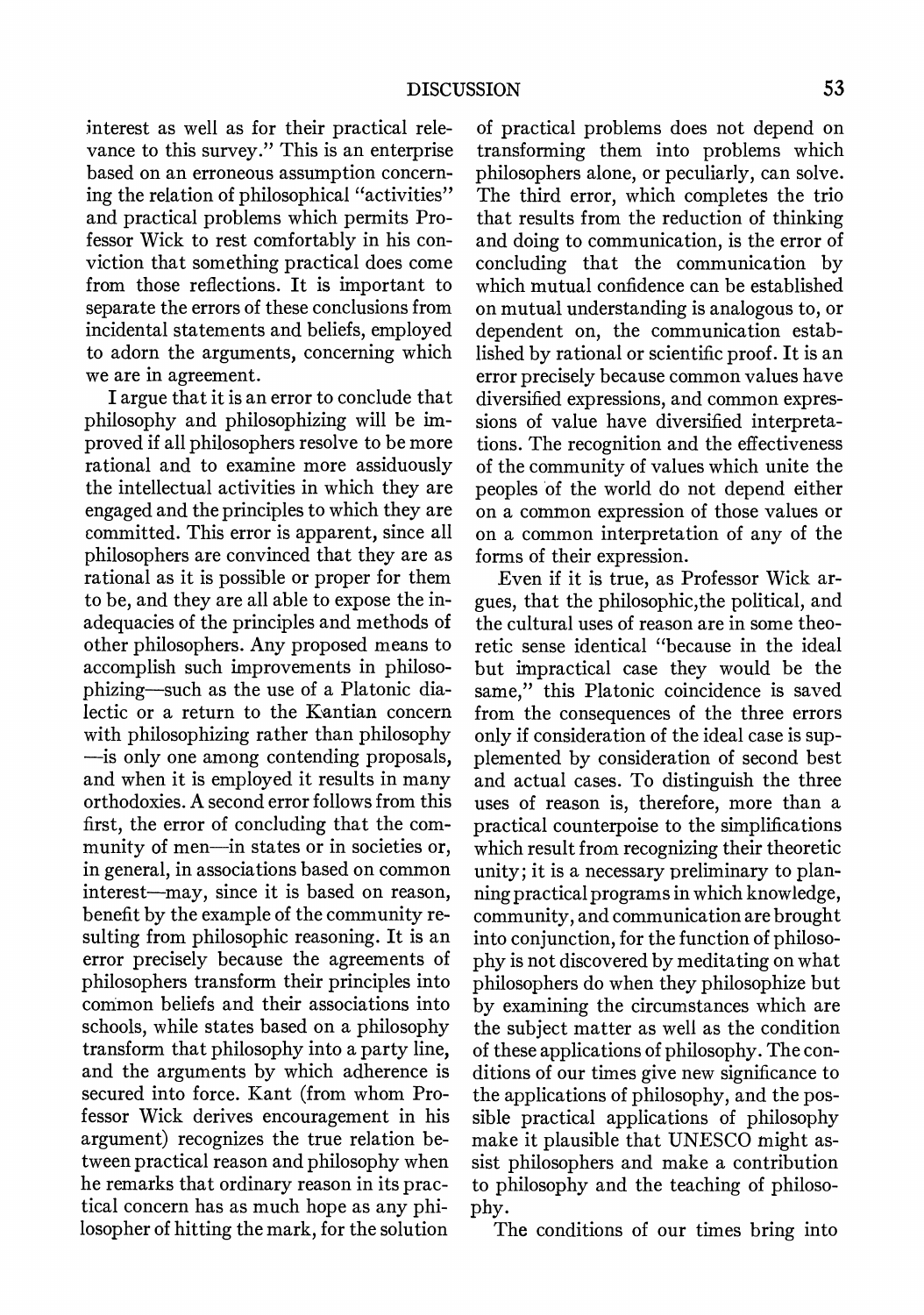**prominence the differences of the three uses of reason. The practical use of reason is distinct from the theoretic, and the establishment of community is not a consequence of philosophic argument. The alternative to a community based on a common philosophy is a community whose commonly accepted ends-such as freedom, equality, justice, democracy, and peace-may be justified by different philosophies and be achieved by common action undertaken for different reasons. There is a philosophic problem in the relation of divergent principles to common action, and that problem has been treated by the UNESCO inquiries into the use of the concepts of human rights, democracy, freedom, and law in the current ideological conflict. The use of reason in communication is distinct from the use of reason in proof, and the establishment of mutual confidence through mutual understanding does not require identical expression or common interpretation of the community of values. The alternative to the subordination of all expressions of value-in science, religion, art, personal morality, and philosophy-to arbitrary political or social determinations is the establishment of communication based on values which are achieved only in particular and in divergent forms and on the detection of spurious values which are the result of uniform community. There is a philosophic problem in the relation of common values to their divergent expressions, and that problem has been treated in the UNESCO inquiries into the relations of cultures.** 

**These, I suggest, are new problems for philosophers, and in the context of these problems the UNESCO inquiry into the teaching of philosophy poses still another new problem. Teaching philosophy is not the same as teaching a philosophy or, again, of teaching several philosophies. The problem, as UNESCO poses it in the context of the modern world, is precisely the reverse of Kant's problem. Kant hoped to differentiate philosophizing from mere repetition of the actually existent philosophies from which philosophizing might be learned; the closer**  **contacts of cultures afford the hope that the differences and mutual incompatibilities of actually existent philosophies may concentrate attention on the nature of philosophizing and so improve the quality of philosophy as well as of the teaching of philosophy. There is no great agreement among the philosophers of any one country today, and the philosophic modes of agreement and difference of one tradition, say that of the United States, are little understood or esteemed by philosophers of other traditions, by Mexican, British, French, Arabic, or Hindu philosophers. UNESCO can facilitate contact among these traditions, and those contacts might have the effect of improving the practice of philosophy, but it is neither likely nor desirable that differences of philosophies will be reduced by those improvements. If the process is dialectical, it is, as I suggested, dialectical in a new sense. It is dialectical not in the sense of the dialectic developed as a philosophic method by dialectical philosophers, nor in the sense of the dialectic employed by nondialectical philosophers to examine, adjust, and refute other doctrines as a preliminary to philosophic inquiry proper; it is dialectic in the sense of investigating the track of argument from accepted principle to warranted conclusion while recognizing that philosophers differ in principles accepted as basic, in modes of argument accepted as cogent, and in data accepted as factual and relevant.** 

**The three problems in which it has seemed to me that philosophers might assist UNESCO in its purpose to promote peace and mutual understanding are easily distinguished in that dialectic. The problems of community and common action are problems of practical agreement based on different principles and beliefs; the problems of mutual understanding and confidence are problems of discerning the relations among different expressions of principles and values; the problems of philosophy are problems of clarifying principles and systematizing proofs. Any given philosophy, even pluralisms and relativisms, imposes a unique and characteristic commitment concerning**